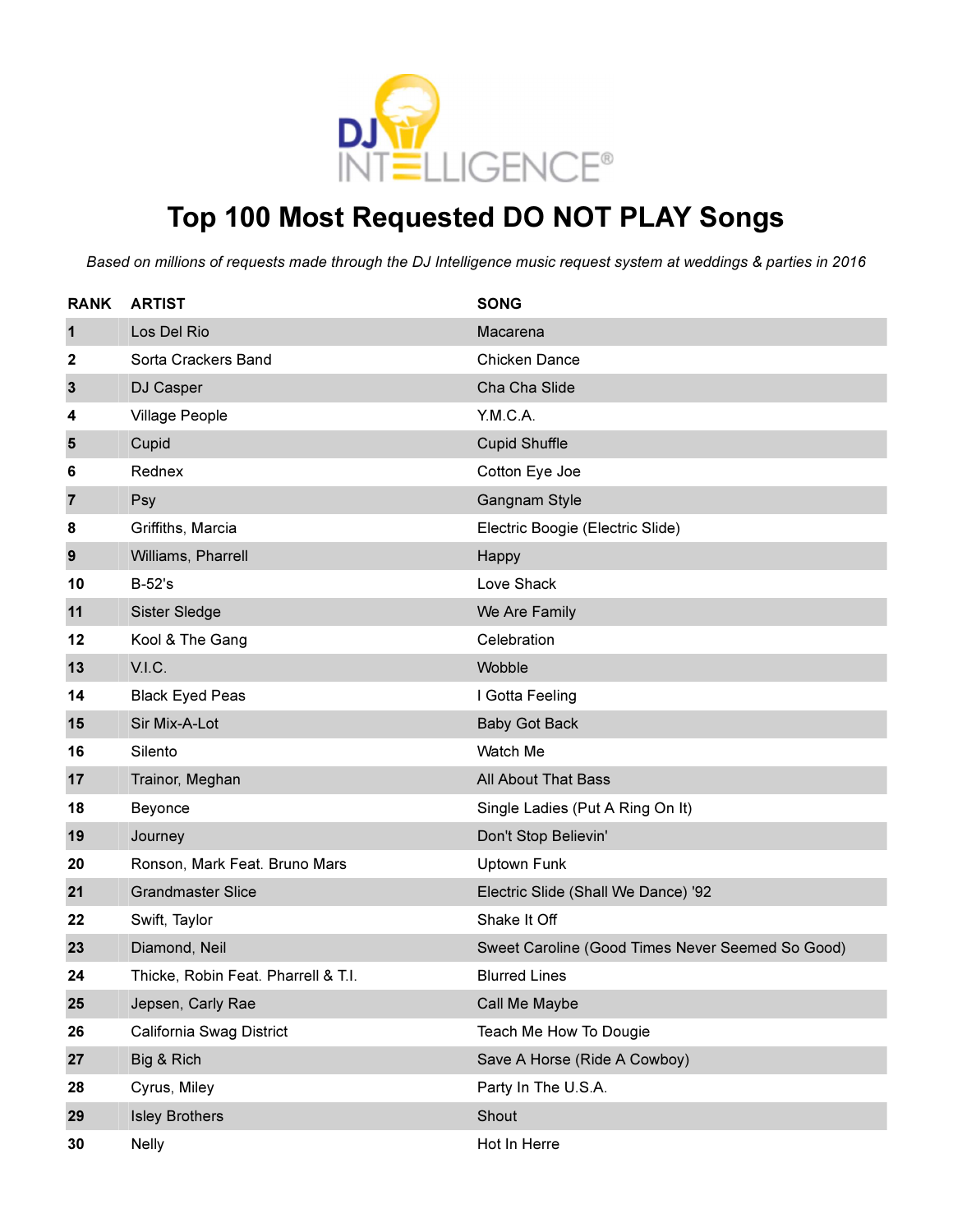| 31 | <b>ABBA</b>                              | Dancing Queen                  |
|----|------------------------------------------|--------------------------------|
| 32 | Vanilla Ice                              | Ice Ice Baby                   |
| 33 | Lmfao                                    | Sexy And I Know It             |
| 34 | DJ Snake Feat. Lil Jon                   | Turn Down For What             |
| 35 | Omi                                      | Cheerleader                    |
| 36 | <b>Bee Gees</b>                          | Stayin' Alive                  |
| 37 | Def Leppard                              | Pour Some Sugar On Me          |
| 38 | Lmfao Feat. Lil Jon                      | Shots                          |
| 39 | Bon Jovi                                 | Livin' On A Prayer             |
| 40 | Brooks, Garth                            | <b>Friends In Low Places</b>   |
| 41 | West, Kanye Feat. Jamie Foxx             | <b>Gold Digger</b>             |
| 42 | Commodores                               | <b>Brick House</b>             |
| 43 | Lynyrd Skynyrd                           | Sweet Home Alabama             |
| 44 | Bryan, Luke                              | Country Girl (Shake It For Me) |
| 45 | <b>Walk The Moon</b>                     | Shut Up And Dance              |
| 46 | Outkast                                  | Hey Ya!                        |
| 47 | Legend, John                             | All Of Me                      |
| 48 | AC/DC                                    | You Shook Me All Night Long    |
| 49 | <b>Wild Cherry</b>                       | <b>Play That Funky Music</b>   |
| 50 | <b>Drake</b>                             | <b>Hotline Bling</b>           |
| 51 | Macklemore & Ryan Lewis Feat. Wanz       | <b>Thrift Shop</b>             |
| 52 | Maroon 5 Feat. Christina Aguilera        | Moves Like Jagger              |
| 53 | Trainor, Meghan                          | Dear Future Husband            |
| 54 | Loggins, Kenny                           | Footloose                      |
| 55 | Anthony, Ray                             | <b>Hokey Pokey</b>             |
| 56 | Brooks & Dunn                            | Boot Scootin' Boogie           |
| 57 | House Of Pain                            | Jump Around                    |
| 58 | <b>Beatles</b>                           | <b>Twist And Shout</b>         |
| 59 | Weeknd                                   | Can't Feel My Face             |
| 60 | Sheeran, Ed                              | Thinking Out Loud              |
| 61 | Aerosmith                                | I Don't Want To Miss A Thing   |
| 62 | Spice Girls                              | Wannabe                        |
| 63 | Usher Feat. Ludacris & Lil' Jon          | Yeah                           |
| 64 | Mars, Bruno                              | Marry You                      |
| 65 | Fetty Wap                                | <b>Trap Queen</b>              |
| 66 | Lmfao Feat. Lauren Bennett And Goon Rock | Party Rock Anthem              |
| 67 | Brown Band, Zac                          | <b>Chicken Fried</b>           |
| 68 | Lauper, Cyndi                            | Girls Just Want To Have Fun    |
| 69 | Jackson, Michael                         | Thriller                       |
| 70 | Travolta, John & Olivia Newton-John      | Grease Megamix                 |